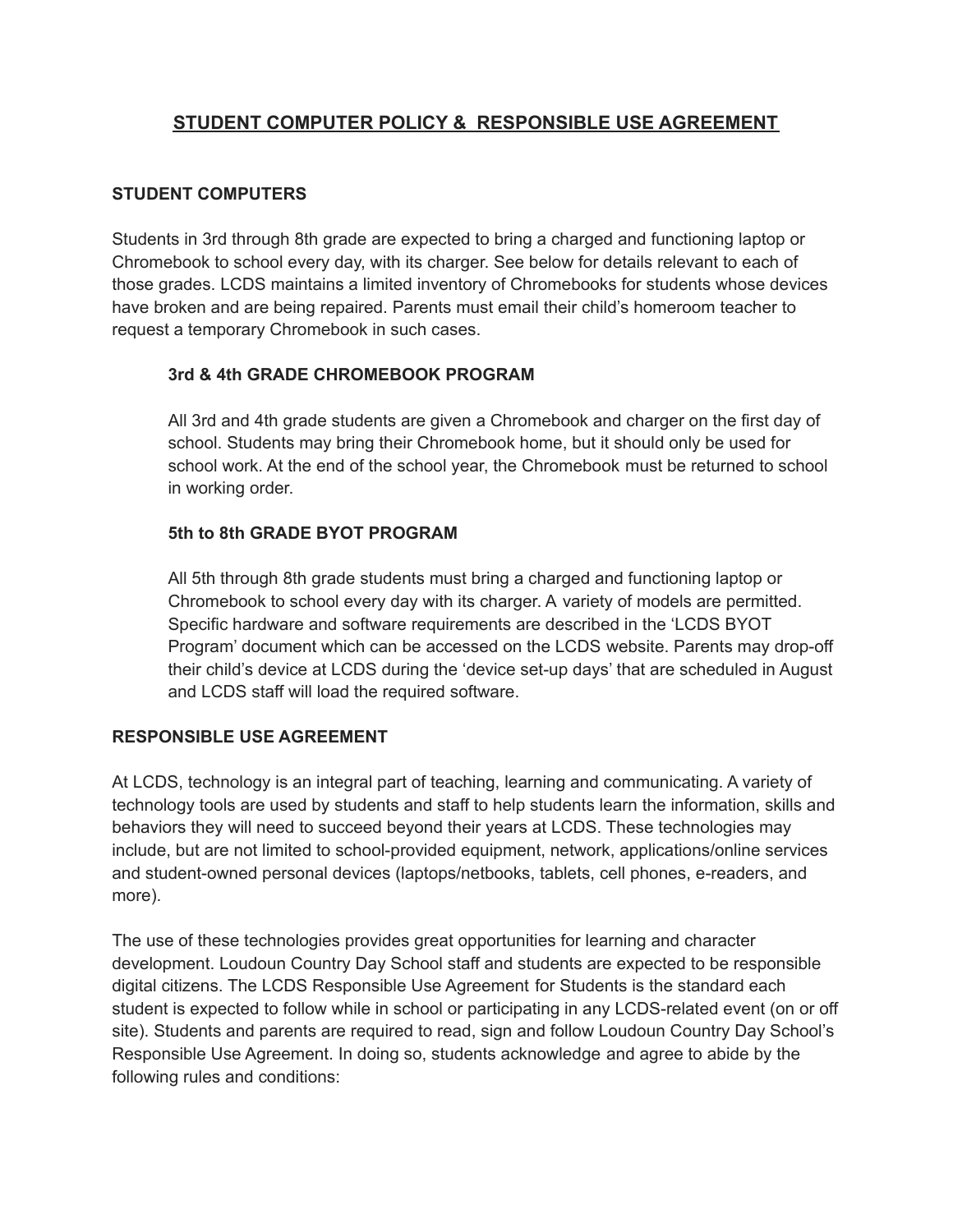- The LCDS student will use technology resources, provided by the school, productively and appropriately for school-related purposes. He/she will avoid using any technology resources in such a way that would disrupt classroom activities and/or learning.
- Personal devices will always be used in a meaningful, safe, and responsible way while the student is on school property or at a school sponsored activity.
- Students will follow school/classroom rules regarding the use of devices for "free time". Games or content with explicit language, violence, or sexual content are never permitted during school hours or during after-hours school activities.
- BYOT devices will meet the school's published minimum requirements and have all required software/links installed prior to the start of the school year.
- The LCDS student represents the school in all online activities. The student understands that what he or she does on any online resource (social media, websites, forums, blogs, LCDS domain email etc.) should not reflect negatively on fellow students, teachers, or on their school.
- Students may not create any type of publicly viewable online content which represents the school or use any version of the school name or logos on existing online/social sites without the expressed permission of the headmaster.
- Students will respect the works of others. Students will not log on to an account that is not their own, will not alter or delete another student's work, and will not share passwords with peers.
- The LCDS student will use their [@lcds.org](http://lcds.org/) email and other means of school-provided communications (e.g. blogs, wikis, podcasting, chat, instant-messaging, discussion boards, virtual learning environments, etc.) responsibly and for assigned purposes only.
- The LCDS student understands that the school network and student accounts are property of LCDS and anything that he/she does can be monitored.
- The LCDS student will not use monitor blocking services, such as incognito browsing, or services to bypass the school's content filtering program, and will subscribe to and run the Hapara Highlights extension.
- The LCDS student understands that the use of personal phones and tablets may be permitted by their classroom teachers or as determined by school administration. Devices not in use for approved purposes must be off and stored in a manner that is not a distraction to the student or their peers.
- The LCDS student is responsible for the care and maintenance of any personal devices brought to LCDS. Devices are expected to be adequately protected (cases, etc.), charged, and in working order prior to use at school. LCDS is not responsible for the loss or damage of personal devices.
- The LCDS student will not use the school's network, equipment or services for commerce or personal financial gain.
- The LCDS student will use technology in accordance with the laws of the United States and the State of Virginia. Students will not willfully conduct: Criminal acts – These include, but are not limited to, "hacking" or attempting to access computer systems without authorization, harassing email, cyberbullying, cyberstalking, child pornography, vandalism, and/or unauthorized tampering with computer systems. Libel